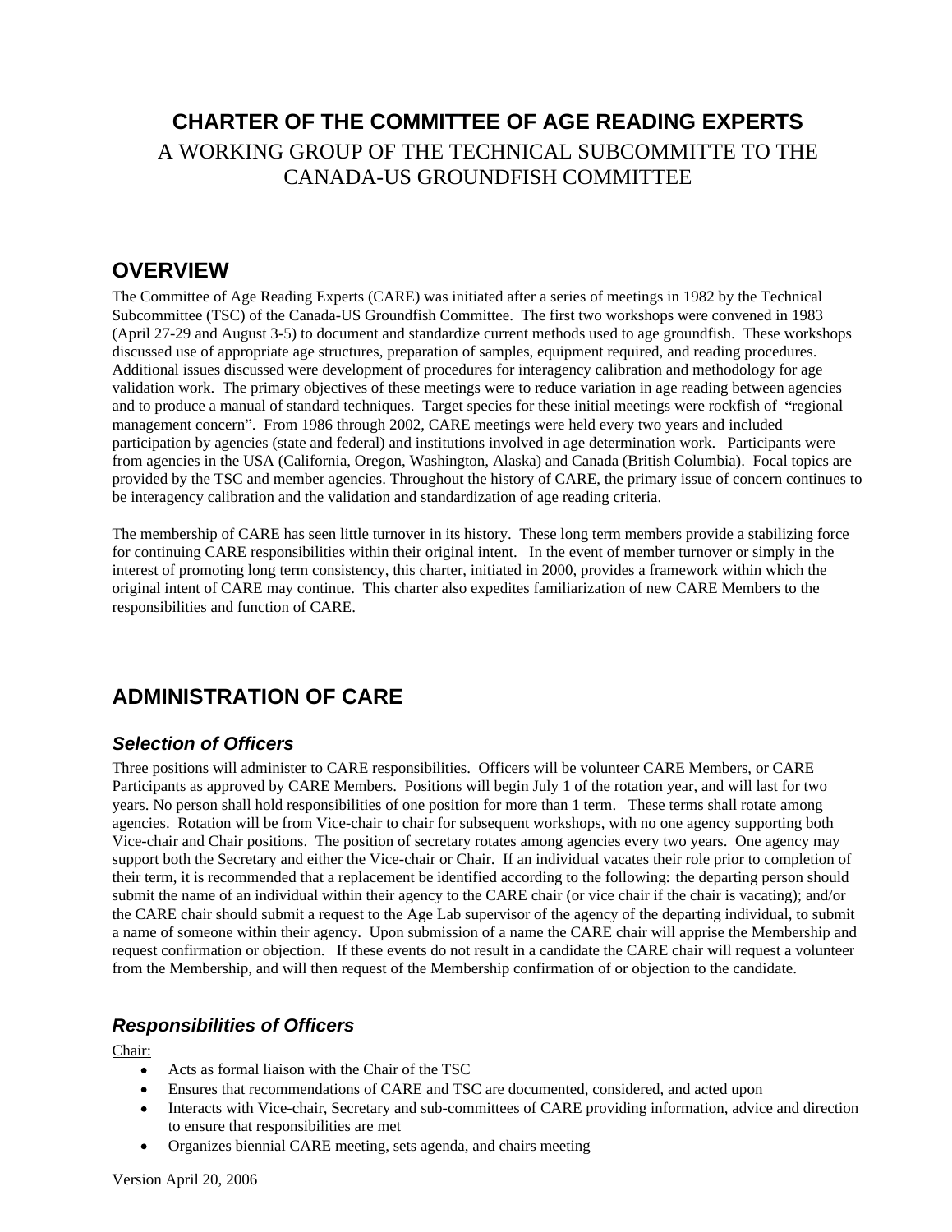- Guides meeting according to set agenda facilitating documentation and discussion
- Prepares the annual report to the TSC
- Distributes final minutes, recommendations status, etc, to the TSC and CARE Members

#### **Vice-chair:** The contract of the contract of the contract of the contract of the contract of the contract of the contract of the contract of the contract of the contract of the contract of the contract of the contract of

- Liaises with Chair to assist organization of CARE meetings
- Directs and initiates Primary Exchanges
- Receives and collates results of Primary and Secondary Exchanges.
- Monitors and collates all exchange information twice per year
- Provides Chair with table of exchange results in time for annual TSC meeting/report and or CARE meeting
- Attends to other formal responsibilities as assigned by Chair

#### Secretary: Secretary: Secretary: Secretary: Secretary: Secretary: Secretary: Secretary: Secretary: Secretary: Secretary: Secretary: Secretary: Secretary: Secretary: Secretary: Secretary: Secretary: Secretary: Secretary: Se

- Acts as rapporteur for the biennial CARE meeting
- Distributes a draft of CARE meeting minutes in appropriate format to all CARE Members within one month of the meeting the matrix of the meeting the matrix of the meeting the meeting of the meeting of the matrix of the meeting of the matrix of the matrix of the matrix of the matrix of the matrix of the matrix of the matrix of t
- Incorporates appropriate edits to minutes and submits final meeting minutes to the CARE Chair

#### **Subcommittees (Working Groups)**

Working groups serve a valuable purpose by focusing on specific issues of concern to CARE and the TSC. Committee members are CARE Members or CARE participants as approved by CARE Members, and should be volunteers of appropriate experience and interest. Committee members should serve for the life of the working committee or a maximum of 2 terms or longer, as approved by the CARE membership. The identified working committee selects a chair to lead the group and direct the process. The subcommittee chair should:

- Coordinate the work of the group to ensure progress and completion of the task
- Update the Chair on status of work as appropriate
- Upon notification by the CARE Chair, provide a written summary of work on an annual basis in time for inclusion into the CARE Annual Report

# **CARE MEMBERSHIP**

#### **CARE Member**

- a Member of CARE is one who has an agency representative on the TSC or approval of an agency which has a representative on the TSC
- a Member of CARE actively participates in mandated CARE activities, CARE functions, or serves as an officer of CARE

#### **CARE Participant**

- a Participant of CARE meetings or functions is one who does not have an agency representative in the TSC
- a Participant does not serve as an officer of CARE, unless approved by the CARE Membership
- a Participant may advise CARE Members regarding mandated CARE activities

#### **Member Responsibilities**

- CARE Members must work with CARE Officers to address issues of concern to TSC and CARE
- Members are encouraged to promote and apply standardized methodologies and criteria
- Members should participate in CARE activities in a manner, which advises and educates the membership.
- Members are required to expedite processing of structure exchange samples
- A member agency that drafts written materials which characterize the methodologies and/or protocols of other agencies with intent for distribution and/or publication, are encouraged to allow the agencies involved to review and comment on the final draft prior to distribution.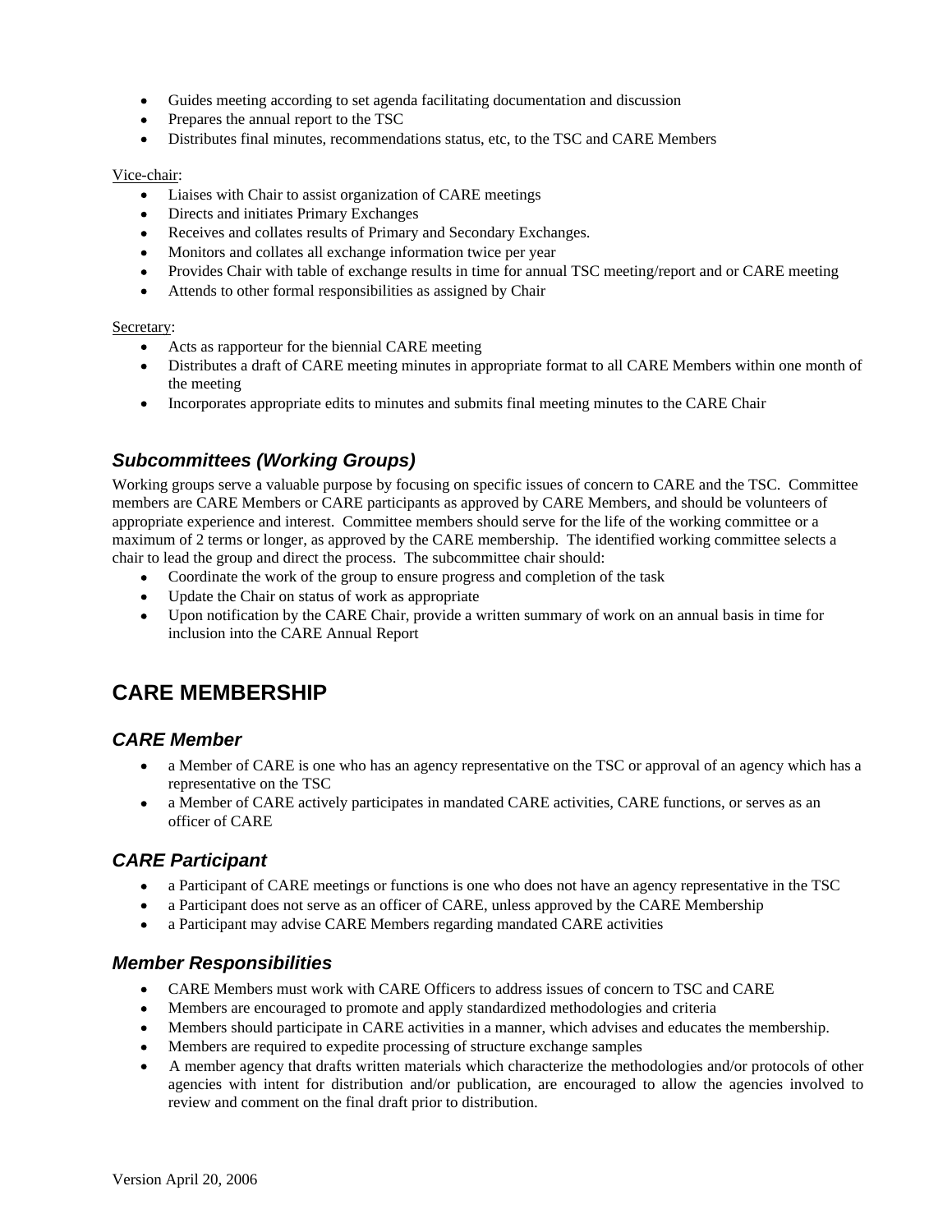# **CARE MEETINGS & WORKSHOPS**

### **Duration of Meeting**

The purpose of the meeting will define the duration, though a minimum of 3 days is strongly encouraged for accomplishing CARE business and workshop exercises.

#### **Structure of Meeting**

Meetings will follow the agenda set by the officers and membership. The format should remain relatively informal to promote discussion, exchange of information and calibration of age-reading criteria.

#### **Chronicle of Meeting**

Meeting minutes will be recorded in writing. A draft will be available for review by all Members one month after the meeting. Following review by all Members, this draft will have tentative standing for distribution to the TSC by the CARE Chair. This draft will be "accepted" or "rejected" at the next meeting of CARE.

# **AGE STRUCTURE EXCHANGE PROTOCOL**

#### **Primary Structure Exchanges/Species**

Primary exchanges are initiated by the TSC, for those species of heightened interest. These are inter-agency exchanges. These exchanges are required, and must be conducted well in advance of the next CARE workshop. Exchange results must be submitted to include in the "Structure Exchange Table".

### **Secondary Structure Exchanges/Species**

Secondary exchanges are initiated by CARE Members for those species of interest, and while of interest to the TSC, are not mandated for exchange. These are interagency exchanges. Exchange results may be submitted for inclusion in the Structure Exchange Table". States of the state of the state of the state of the state of the state of the state of the state of the state of the state of the state of the state of the state of the state of the state of the

#### **Primary Exchange Protocols:**

- The Vice-chair, as advised by the CARE Chair, will inform the membership to initiate Primary Exchanges (species and numbers of fish) as identified by the TSC.
- Exchanges should be initiated in a reasonable amount of time prior to the CARE workshop or whenever recommended by the TSC, and should be completed in a timely manner.
- Exchanged samples should be processed by each agency within two weeks, or longer if agreed on by all when sample size is large. Members unable to quickly process samples should rotate their turn to the end of the exchange and send the sample to the next cooperating lab.
- Appropriate agencies (those who are in production reading status for that species) should allow at least 1 production reader to participate in Primary Exchanges.
- Precision test results from the Exchange should be submitted to the Vice-Chair in time for the CARE Chair to include in the CARE annual report to the TSC and/or at the CARE meeting. .

#### **Secondary Exchange Protocols:**

- CARE members initiating Secondary Exchanges between agencies should notify the Vice-chair and expedite results to the Vice-chair upon completion.
- These exchanges should be initiated throughout the two year interim between CARE meetings.
- Species and numbers of structures exchanged are to be set by CARE members.
- Samples may be processed at a pace agreed upon by the participants, however, members are encouraged to carry out all exchanges expeditiously.

### **General Exchange Protocols:**

Version April 20, 2006